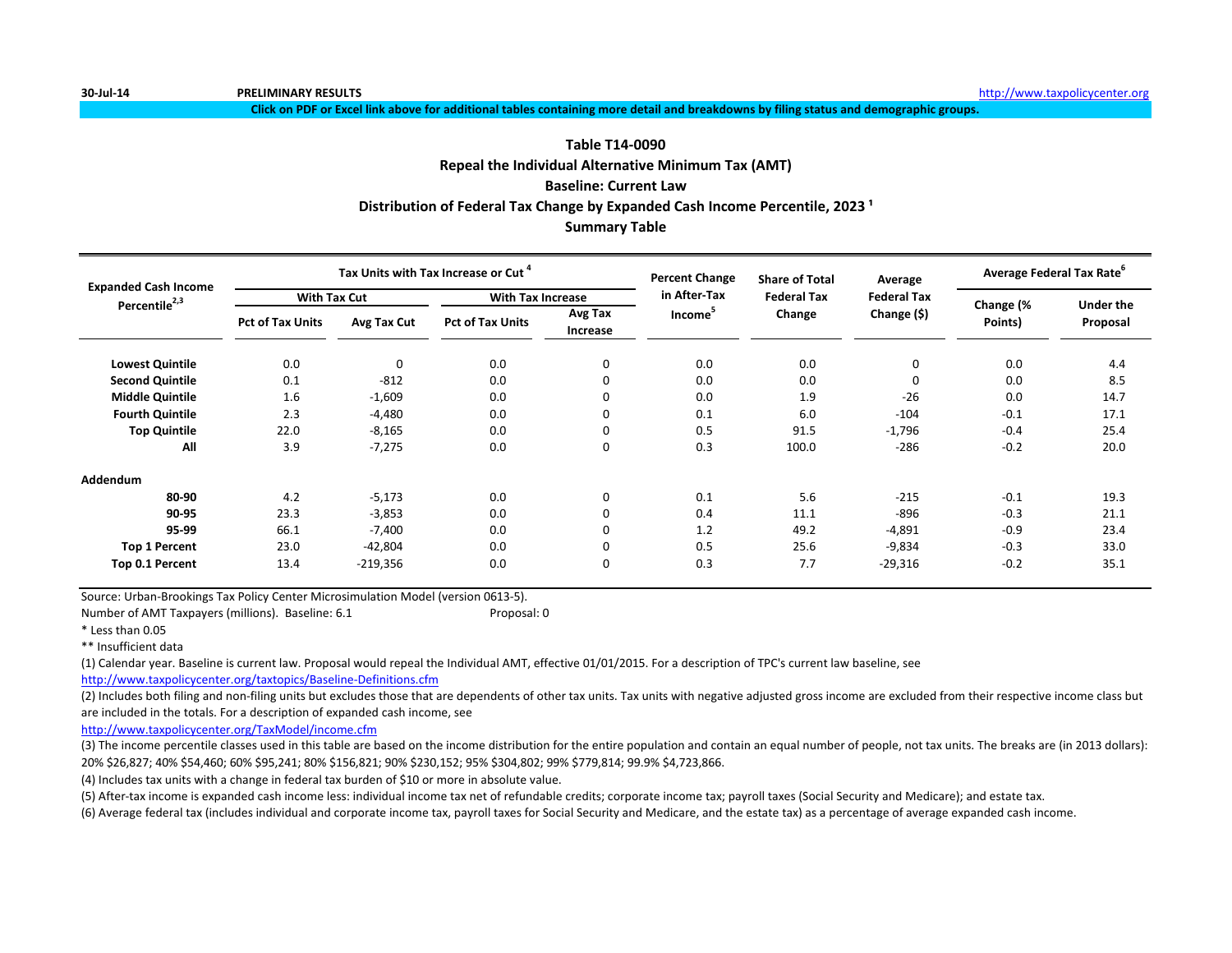## **Repeal the individual Alternative Minimum Tax Baseline: Current Law Table T14-0090** Distribution of Federal Tax Change by Expanded Cash Income Percentile, 2023<sup>1</sup> **Detail Table**

| <b>Expanded Cash Income</b> | Percent of Tax Units <sup>4</sup> |                             | <b>Percent Change</b><br>in After-Tax | <b>Share of Total</b><br><b>Federal Tax</b> | <b>Average Federal Tax Change</b> |         | <b>Share of Federal Taxes</b> |                              |                      | Average Federal Tax Rate <sup>6</sup> |
|-----------------------------|-----------------------------------|-----------------------------|---------------------------------------|---------------------------------------------|-----------------------------------|---------|-------------------------------|------------------------------|----------------------|---------------------------------------|
| Percentile <sup>2,3</sup>   | With Tax Cut                      | <b>With Tax</b><br>Increase | Income <sup>3</sup>                   | Change                                      | <b>Dollars</b>                    | Percent | Change (%<br>Points)          | <b>Under the</b><br>Proposal | Change (%<br>Points) | <b>Under the</b><br>Proposal          |
| <b>Lowest Quintile</b>      | 0.0                               | 0.0                         | 0.0                                   | 0.0                                         | 0                                 | 0.0     | 0.0                           | 0.9                          | 0.0                  | 4.4                                   |
| <b>Second Quintile</b>      | 0.1                               | 0.0                         | 0.0                                   | 0.0                                         | 0                                 | 0.0     | 0.0                           | 3.6                          | 0.0                  | 8.5                                   |
| <b>Middle Quintile</b>      | 1.6                               | 0.0                         | 0.0                                   | 1.9                                         | $-26$                             | $-0.2$  | 0.1                           | 10.7                         | 0.0                  | 14.7                                  |
| <b>Fourth Quintile</b>      | 2.3                               | 0.0                         | 0.1                                   | 6.0                                         | $-104$                            | $-0.4$  | 0.1                           | 16.8                         | $-0.1$               | 17.1                                  |
| <b>Top Quintile</b>         | 22.0                              | 0.0                         | 0.5                                   | 91.5                                        | $-1,796$                          | $-1.5$  | $-0.3$                        | 67.8                         | $-0.4$               | 25.4                                  |
| All                         | 3.9                               | 0.0                         | 0.3                                   | 100.0                                       | $-286$                            | $-1.1$  | 0.0                           | 100.0                        | $-0.2$               | 20.0                                  |
| Addendum                    |                                   |                             |                                       |                                             |                                   |         |                               |                              |                      |                                       |
| 80-90                       | 4.2                               | 0.0                         | 0.1                                   | 5.6                                         | $-215$                            | $-0.5$  | 0.1                           | 13.1                         | $-0.1$               | 19.3                                  |
| 90-95                       | 23.3                              | 0.0                         | 0.4                                   | 11.1                                        | $-896$                            | $-1.3$  | 0.0                           | 9.6                          | $-0.3$               | 21.1                                  |
| 95-99                       | 66.1                              | 0.0                         | 1.2                                   | 49.2                                        | $-4,891$                          | $-3.8$  | $-0.4$                        | 14.0                         | $-0.9$               | 23.4                                  |
| <b>Top 1 Percent</b>        | 23.0                              | 0.0                         | 0.5                                   | 25.6                                        | $-9,834$                          | $-0.9$  | 0.1                           | 31.2                         | $-0.3$               | 33.0                                  |
| Top 0.1 Percent             | 13.4                              | 0.0                         | 0.3                                   | 7.7                                         | $-29,316$                         | $-0.6$  | 0.1                           | 14.8                         | $-0.2$               | 35.1                                  |

## **Baseline Distribution of Income and Federal Taxes** by Expanded Cash Income Percentile, 2023<sup>1</sup>

| <b>Expanded Cash Income</b> | <b>Tax Units</b>             |                     |                   | Pre-Tax Income      |                   | <b>Federal Tax Burden</b> | After-Tax Income <sup>5</sup> |                     | Average                                 |
|-----------------------------|------------------------------|---------------------|-------------------|---------------------|-------------------|---------------------------|-------------------------------|---------------------|-----------------------------------------|
| Percentile <sup>2,3</sup>   | <b>Number</b><br>(thousands) | Percent of<br>Total | Average (dollars) | Percent of<br>Total | Average (dollars) | Percent of<br>Total       | Average (dollars)             | Percent of<br>Total | <b>Federal Tax</b><br>Rate <sup>6</sup> |
| <b>Lowest Quintile</b>      | 44,498                       | 25.8                | 19,943            | 4.0                 | 885               | 0.9                       | 19,058                        | 4.9                 | 4.4                                     |
| <b>Second Quintile</b>      | 37,600                       | 21.8                | 48,962            | 8.4                 | 4,183             | 3.5                       | 44,779                        | 9.6                 | 8.5                                     |
| <b>Middle Quintile</b>      | 35,273                       | 20.4                | 90,178            | 14.5                | 13,320            | 10.6                      | 76,858                        | 15.5                | 14.8                                    |
| <b>Fourth Quintile</b>      | 28,346                       | 16.4                | 152,363           | 19.7                | 26,140            | 16.7                      | 126,223                       | 20.5                | 17.2                                    |
| <b>Top Quintile</b>         | 25,146                       | 14.6                | 466,893           | 53.5                | 120,228           | 68.1                      | 346,665                       | 49.8                | 25.8                                    |
| All                         | 172,542                      | 100.0               | 127,158           | 100.0               | 25,733            | 100.0                     | 101,425                       | 100.0               | 20.2                                    |
| Addendum                    |                              |                     |                   |                     |                   |                           |                               |                     |                                         |
| 80-90                       | 12,780                       | 7.4                 | 232,988           | 13.6                | 45,236            | 13.0                      | 187,752                       | 13.7                | 19.4                                    |
| 90-95                       | 6,112                        | 3.5                 | 326,082           | 9.1                 | 69,582            | 9.6                       | 256,500                       | 9.0                 | 21.3                                    |
| 95-99                       | 4,968                        | 2.9                 | 528,475           | 12.0                | 128,538           | 14.4                      | 399,937                       | 11.4                | 24.3                                    |
| <b>Top 1 Percent</b>        | 1,286                        | 0.8                 | 3,222,645         | 18.9                | 1,074,057         | 31.1                      | 2,148,587                     | 15.8                | 33.3                                    |
| Top 0.1 Percent             | 130                          | 0.1                 | 14,259,278        | 8.5                 | 5,029,207         | 14.7                      | 9,230,071                     | 6.9                 | 35.3                                    |

Source: Urban-Brookings Tax Policy Center Microsimulation Model (version 0613-5).

Number of AMT Taxpayers (millions). Baseline: 6.1 Proposal: 0

(1) Calendar year. Baseline is current law. Proposal would repeal the Individual AMT, effective 01/01/2015. For a description of TPC's current law baseline, see

<http://www.taxpolicycenter.org/taxtopics/Baseline-Definitions.cfm>

(2) Includes both filing and non-filing units but excludes those that are dependents of other tax units. Tax units with negative adjusted gross income are excluded from their respective income class but are

included in the totals. For a description of expanded cash income, see

<http://www.taxpolicycenter.org/TaxModel/income.cfm>

(3) The income percentile classes used in this table are based on the income distribution for the entire population and contain an equal number of people, not tax units. The breaks are (in 2013 dollars): 20% \$26,827; 40% \$54,461; 60% \$95,242; 80% \$156,830; 90% \$230,170; 95% \$304,828; 99% \$779,871; 99.9% \$4,722,237.

(4) Includes tax units with a change in federal tax burden of \$10 or more in absolute value.

(5) After-tax income is expanded cash income less: individual income tax net of refundable credits; corporate income tax; payroll taxes (Social Security and Medicare); and estate tax.

<sup>\*</sup> Less than 0.05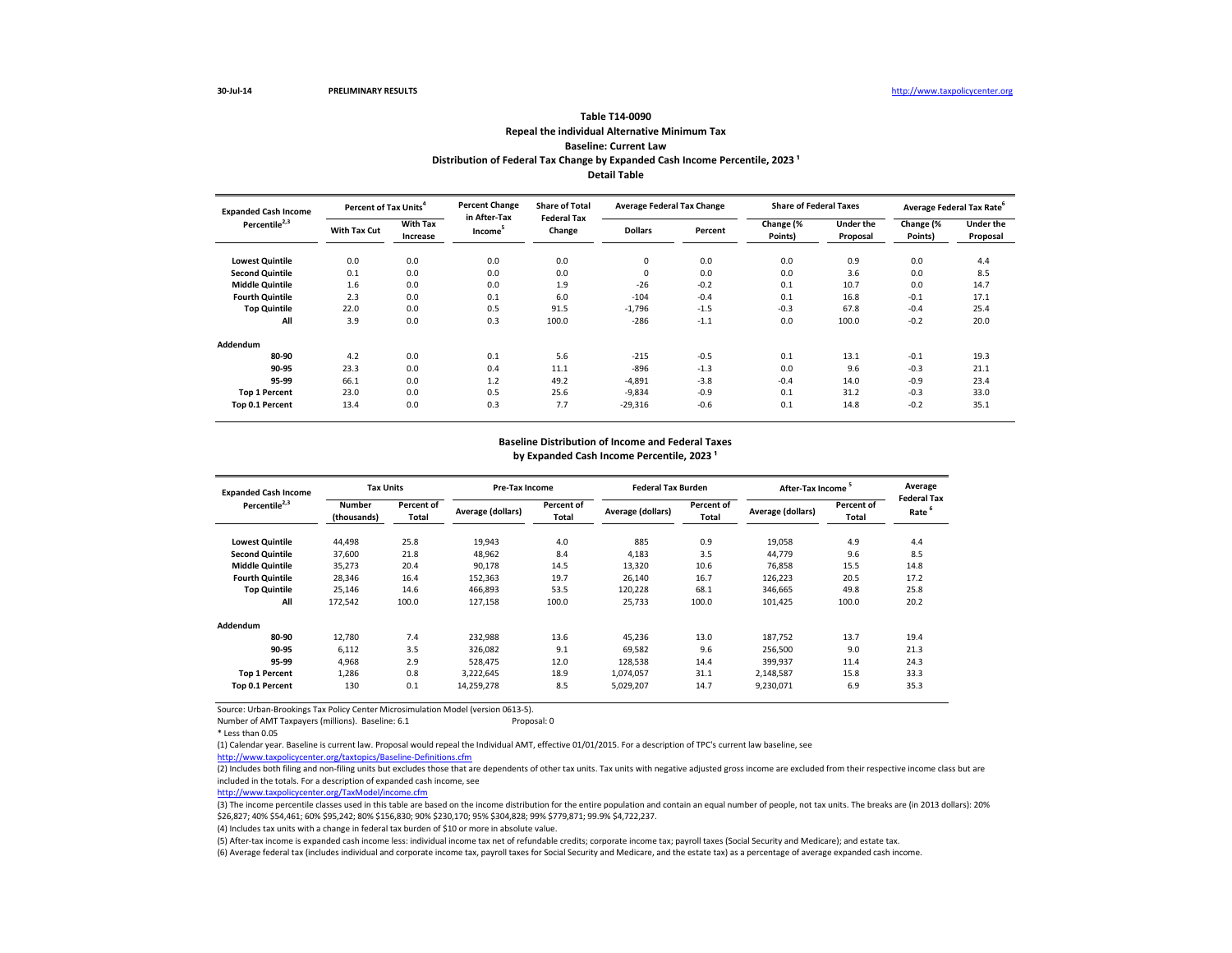# **Repeal the individual Alternative Minimum Tax Baseline: Current Law Table T14-0090** Distribution of Federal Tax Change by Expanded Cash Income Percentile Adjusted for Family Size, 2023<sup>1</sup> **Detail Table**

| <b>Expanded Cash Income</b> | Percent of Tax Units <sup>4</sup> |                             | <b>Percent Change</b><br>in After-Tax | <b>Share of Total</b><br><b>Federal Tax</b> | <b>Average Federal Tax Change</b> |         | <b>Share of Federal Taxes</b> |                              |                      | Average Federal Tax Rate <sup>6</sup> |
|-----------------------------|-----------------------------------|-----------------------------|---------------------------------------|---------------------------------------------|-----------------------------------|---------|-------------------------------|------------------------------|----------------------|---------------------------------------|
| Percentile <sup>2,3</sup>   | With Tax Cut                      | <b>With Tax</b><br>Increase | Income <sup>5</sup>                   | Change                                      | <b>Dollars</b>                    | Percent | Change (%<br>Points)          | <b>Under the</b><br>Proposal | Change (%<br>Points) | <b>Under the</b><br>Proposal          |
| <b>Lowest Quintile</b>      | 0.0                               | 0.0                         | 0.0                                   | 0.0                                         | 0                                 | 0.0     | 0.0                           | 0.2                          | 0.0                  | 1.4                                   |
| <b>Second Quintile</b>      | 0.1                               | 0.0                         | 0.0                                   | 0.1                                         | $-1$                              | 0.0     | 0.0                           | 2.8                          | 0.0                  | 7.9                                   |
| <b>Middle Quintile</b>      | 0.5                               | 0.0                         | 0.0                                   | 0.6                                         | -8                                | $-0.1$  | 0.1                           | 8.2                          | 0.0                  | 13.0                                  |
| <b>Fourth Quintile</b>      | 2.1                               | 0.0                         | 0.1                                   | 3.4                                         | $-52$                             | $-0.2$  | 0.2                           | 16.7                         | 0.0                  | 16.8                                  |
| <b>Top Quintile</b>         | 18.6                              | 0.0                         | 0.5                                   | 95.3                                        | $-1,484$                          | $-1.5$  | $-0.3$                        | 71.9                         | $-0.4$               | 25.1                                  |
| All                         | 3.9                               | 0.0                         | 0.3                                   | 100.0                                       | $-286$                            | $-1.1$  | 0.0                           | 100.0                        | $-0.2$               | 20.0                                  |
| Addendum                    |                                   |                             |                                       |                                             |                                   |         |                               |                              |                      |                                       |
| 80-90                       | 5.7                               | 0.0                         | 0.1                                   | 6.9                                         | $-211$                            | $-0.5$  | 0.1                           | 14.1                         | $-0.1$               | 19.4                                  |
| 90-95                       | 17.8                              | 0.0                         | 0.4                                   | 13.5                                        | $-869$                            | $-1.5$  | 0.0                           | 10.3                         | $-0.3$               | 20.7                                  |
| 95-99                       | 49.0                              | 0.0                         | 1.0                                   | 45.6                                        | $-3,479$                          | $-3.2$  | $-0.3$                        | 15.6                         | $-0.8$               | 23.2                                  |
| <b>Top 1 Percent</b>        | 28.8                              | 0.0                         | 0.5                                   | 29.3                                        | $-9,760$                          | $-1.0$  | 0.0                           | 32.0                         | $-0.3$               | 32.9                                  |
| Top 0.1 Percent             | 15.3                              | 0.0                         | 0.3                                   | 8.6                                         | $-27,921$                         | $-0.6$  | 0.1                           | 15.5                         | $-0.2$               | 35.0                                  |

## **Baseline Distribution of Income and Federal Taxes**

by Expanded Cash Income Percentile Adjusted for Family Size, 2023<sup>1</sup>

| <b>Expanded Cash Income</b> |                              | <b>Tax Units</b>    |                   | Pre-Tax Income             |                   | <b>Federal Tax Burden</b> | After-Tax Income  |                     | Average                    |
|-----------------------------|------------------------------|---------------------|-------------------|----------------------------|-------------------|---------------------------|-------------------|---------------------|----------------------------|
| Percentile <sup>2,3</sup>   | <b>Number</b><br>(thousands) | Percent of<br>Total | Average (dollars) | <b>Percent of</b><br>Total | Average (dollars) | Percent of<br>Total       | Average (dollars) | Percent of<br>Total | <b>Federal Tax</b><br>Rate |
| <b>Lowest Quintile</b>      | 36,154                       | 21.0                | 18,976            | 3.1                        | 270               | 0.2                       | 18,706            | 3.9                 | 1.4                        |
| <b>Second Quintile</b>      | 36,293                       | 21.0                | 43,293            | 7.2                        | 3,400             | 2.8                       | 39,894            | 8.3                 | 7.9                        |
| <b>Middle Quintile</b>      | 34.006                       | 19.7                | 81.200            | 12.6                       | 10,558            | 8.1                       | 70.642            | 13.7                | 13.0                       |
| <b>Fourth Quintile</b>      | 32.723                       | 19.0                | 132,962           | 19.8                       | 22,415            | 16.5                      | 110,548           | 20.7                | 16.9                       |
| <b>Top Quintile</b>         | 31,687                       | 18.4                | 397,613           | 57.4                       | 101,147           | 72.2                      | 296,466           | 53.7                | 25.4                       |
| All                         | 172,542                      | 100.0               | 127,158           | 100.0                      | 25,733            | 100.0                     | 101,425           | 100.0               | 20.2                       |
| Addendum                    |                              |                     |                   |                            |                   |                           |                   |                     |                            |
| 80-90                       | 16,054                       | 9.3                 | 199.699           | 14.6                       | 38,879            | 14.1                      | 160,820           | 14.8                | 19.5                       |
| 90-95                       | 7.680                        | 4.5                 | 283.733           | 9.9                        | 59,555            | 10.3                      | 224,178           | 9.8                 | 21.0                       |
| 95-99                       | 6.472                        | 3.8                 | 454.457           | 13.4                       | 108,991           | 15.9                      | 345,466           | 12.8                | 24.0                       |
| <b>Top 1 Percent</b>        | 1,481                        | 0.9                 | 2,885,009         | 19.5                       | 957,498           | 31.9                      | 1,927,511         | 16.3                | 33.2                       |
| Top 0.1 Percent             | 152                          | 0.1                 | 12,798,776        | 8.9                        | 4,512,367         | 15.4                      | 8,286,409         | 7.2                 | 35.3                       |

Source: Urban-Brookings Tax Policy Center Microsimulation Model (version 0613-5).

Number of AMT Taxpayers (millions). Baseline: 6.1 Proposal: 0

\* Less than 0.05

(1) Calendar year. Baseline is current law. Proposal would repeal the Individual AMT, effective 01/01/2015. For a description of TPC's current law baseline, see

<http://www.taxpolicycenter.org/taxtopics/Baseline-Definitions.cfm>

(2) Includes both filing and non-filing units but excludes those that are dependents of other tax units. Tax units with negative adjusted gross income are excluded from their respective income class but are included in the totals. For a description of expanded cash income, see

<http://www.taxpolicycenter.org/TaxModel/income.cfm>

(3) The income percentile classes used in this table are based on the income distribution for the entire population and contain an equal number of people, not tax units. The incomes used are adjusted for family size by dividing by the square root of the number of people in the tax unit. The resulting percentile breaks are (in 2013 dollars): 20% \$18,679; 40% \$35,822; 60% \$60,719; 80% \$95,971; 90% \$135,212; 95% \$184,378; 99% \$473,437; 99.9% \$2,792,993.

(4) Includes tax units with a change in federal tax burden of \$10 or more in absolute value.

(5) After-tax income is expanded cash income less: individual income tax net of refundable credits; corporate income tax; payroll taxes (Social Security and Medicare); and estate tax.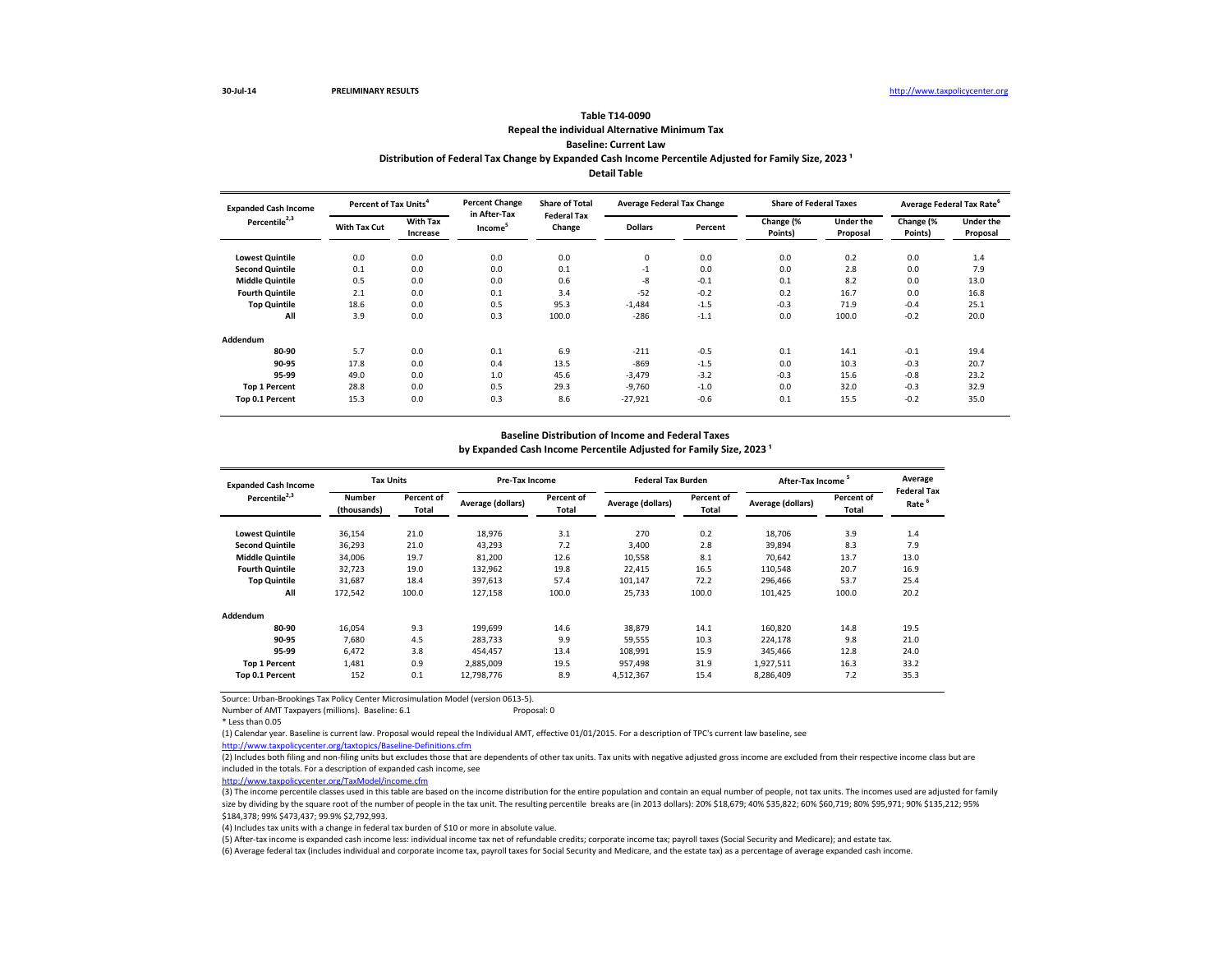# **Repeal the individual Alternative Minimum Tax Baseline: Current Law Table T14-0090** Distribution of Federal Tax Change by Expanded Cash Income Percentile Adjusted for Family Size, 2023<sup>1</sup> **Detail Table - Single Tax Units**

| <b>Expanded Cash Income</b> | Percent of Tax Units <sup>4</sup> |                             | <b>Percent Change</b>               | <b>Share of Total</b><br><b>Federal Tax</b> | <b>Average Federal Tax Change</b> |         | <b>Share of Federal Taxes</b> |                              |                      | Average Federal Tax Rate <sup>o</sup> |
|-----------------------------|-----------------------------------|-----------------------------|-------------------------------------|---------------------------------------------|-----------------------------------|---------|-------------------------------|------------------------------|----------------------|---------------------------------------|
| Percentile <sup>2,3</sup>   | With Tax Cut                      | <b>With Tax</b><br>Increase | in After-Tax<br>Income <sup>5</sup> | Change                                      | <b>Dollars</b>                    | Percent | Change (%<br>Points)          | <b>Under the</b><br>Proposal | Change (%<br>Points) | <b>Under the</b><br>Proposal          |
| <b>Lowest Quintile</b>      | 0.0                               | 0.0                         | 0.0                                 | 0.0                                         | 0                                 | 0.0     | 0.0                           | 2.2                          | 0.0                  | 6.9                                   |
| <b>Second Quintile</b>      | 0.0                               | 0.0                         | 0.0                                 | 0.0                                         | 0                                 | 0.0     | 0.0                           | 5.9                          | 0.0                  | 8.9                                   |
| <b>Middle Quintile</b>      | 0.0                               | 0.0                         | 0.0                                 | 0.0                                         | 0                                 | 0.0     | 0.1                           | 12.0                         | 0.0                  | 13.1                                  |
| <b>Fourth Quintile</b>      | 0.2                               | 0.0                         | 0.0                                 | 0.8                                         | -5                                | 0.0     | 0.2                           | 21.2                         | 0.0                  | 18.2                                  |
| <b>Top Quintile</b>         | 9.9                               | 0.0                         | 0.4                                 | 98.0                                        | $-775$                            | $-1.2$  | $-0.3$                        | 58.4                         | $-0.3$               | 25.2                                  |
| All                         | 1.2                               | 0.0                         | 0.2                                 | 100.0                                       | $-91$                             | $-0.7$  | 0.0                           | 100.0                        | $-0.1$               | 18.6                                  |
| Addendum                    |                                   |                             |                                     |                                             |                                   |         |                               |                              |                      |                                       |
| 80-90                       | 1.0                               | 0.0                         | 0.0                                 | 1.9                                         | $-26$                             | $-0.1$  | 0.1                           | 15.0                         | 0.0                  | 20.4                                  |
| 90-95                       | 3.2                               | 0.0                         | 0.1                                 | 2.7                                         | $-102$                            | $-0.3$  | 0.0                           | 7.8                          | $-0.1$               | 21.2                                  |
| 95-99                       | 37.9                              | 0.0                         | 0.9                                 | 50.8                                        | $-2,092$                          | $-2.7$  | $-0.3$                        | 13.4                         | $-0.7$               | 23.4                                  |
| <b>Top 1 Percent</b>        | 39.4                              | 0.0                         | 0.7                                 | 42.6                                        | $-9,681$                          | $-1.4$  | $-0.2$                        | 22.3                         | $-0.5$               | 34.4                                  |
| Top 0.1 Percent             | 21.5                              | 0.0                         | 0.4                                 | 11.4                                        | $-25,512$                         | $-0.7$  | 0.0                           | 11.5                         | $-0.3$               | 37.1                                  |

## **Baseline Distribution of Income and Federal Taxes**

by Expanded Cash Income Percentile Adjusted for Family Size, 2023<sup>1</sup>

| <b>Expanded Cash Income</b> | <b>Tax Units</b>             |                     | <b>Pre-Tax Income</b> |                     | <b>Federal Tax Burden</b> |                     | <b>After-Tax Income</b> |                     | Average                                 |
|-----------------------------|------------------------------|---------------------|-----------------------|---------------------|---------------------------|---------------------|-------------------------|---------------------|-----------------------------------------|
| Percentile <sup>2,3</sup>   | <b>Number</b><br>(thousands) | Percent of<br>Total | Average (dollars)     | Percent of<br>Total | Average (dollars)         | Percent of<br>Total | Average (dollars)       | Percent of<br>Total | <b>Federal Tax</b><br>Rate <sup>6</sup> |
| <b>Lowest Quintile</b>      | 20,223                       | 27.4                | 14,553                | 5.9                 | 1,002                     | 2.2                 | 13,551                  | 6.8                 | 6.9                                     |
| <b>Second Quintile</b>      | 18,715                       | 25.3                | 32.824                | 12.4                | 2,908                     | 5.9                 | 29,916                  | 13.9                | 8.9                                     |
| <b>Middle Quintile</b>      | 14,241                       | 19.3                | 59,611                | 17.1                | 7,791                     | 12.0                | 51,820                  | 18.3                | 13.1                                    |
| <b>Fourth Quintile</b>      | 11,411                       | 15.4                | 94,232                | 21.7                | 17,166                    | 21.1                | 77.066                  | 21.8                | 18.2                                    |
| <b>Top Quintile</b>         | 8,507                        | 11.5                | 251,103               | 43.1                | 64,025                    | 58.7                | 187,077                 | 39.5                | 25.5                                    |
| All                         | 73,898                       | 100.0               | 67,134                | 100.0               | 12,566                    | 100.0               | 54,569                  | 100.0               | 18.7                                    |
| Addendum                    |                              |                     |                       |                     |                           |                     |                         |                     |                                         |
| 80-90                       | 4.826                        | 6.5                 | 140,014               | 13.6                | 28,650                    | 14.9                | 111,364                 | 13.3                | 20.5                                    |
| 90-95                       | 1.749                        | 2.4                 | 193,300               | 6.8                 | 40,990                    | 7.7                 | 152,310                 | 6.6                 | 21.2                                    |
| 95-99                       | 1,636                        | 2.2                 | 321,188               | 10.6                | 77,379                    | 13.6                | 243,810                 | 9.9                 | 24.1                                    |
| <b>Top 1 Percent</b>        | 297                          | 0.4                 | 2,013,358             | 12.0                | 701,961                   | 22.4                | 1,311,397               | 9.6                 | 34.9                                    |
| Top 0.1 Percent             | 30                           | 0.0                 | 9,454,356             | 5.7                 | 3,536,179                 | 11.5                | 5,918,177               | 4.4                 | 37.4                                    |

Source: Urban-Brookings Tax Policy Center Microsimulation Model (version 0613-5).

\* Less than 0.05

(1) Calendar year. Baseline is current law. Proposal would repeal the Individual AMT, effective 01/01/2015. For a description of TPC's current law baseline, see

<http://www.taxpolicycenter.org/taxtopics/Baseline-Definitions.cfm>

(2) Includes both filing and non-filing units but excludes those that are dependents of other tax units. Tax units with negative adjusted gross income are excluded from their respective income class but are included in the totals. For a description of expanded cash income, see

<http://www.taxpolicycenter.org/TaxModel/income.cfm>

(3) The income percentile classes used in this table are based on the income distribution for the entire population and contain an equal number of people, not tax units. The incomes used are adjusted for family size by dividing by the square root of the number of people in the tax unit. The resulting percentile breaks are (in 2013 dollars): 20% \$18,679; 40% \$18,822; 60% \$60,719; 80% \$95,971; 90% \$135,212; 95% \$184,378; 99% \$473,437; 99.9% \$2,792,993.

(4) Includes tax units with a change in federal tax burden of \$10 or more in absolute value.

(5) After-tax income is expanded cash income less: individual income tax net of refundable credits; corporate income tax; payroll taxes (Social Security and Medicare); and estate tax.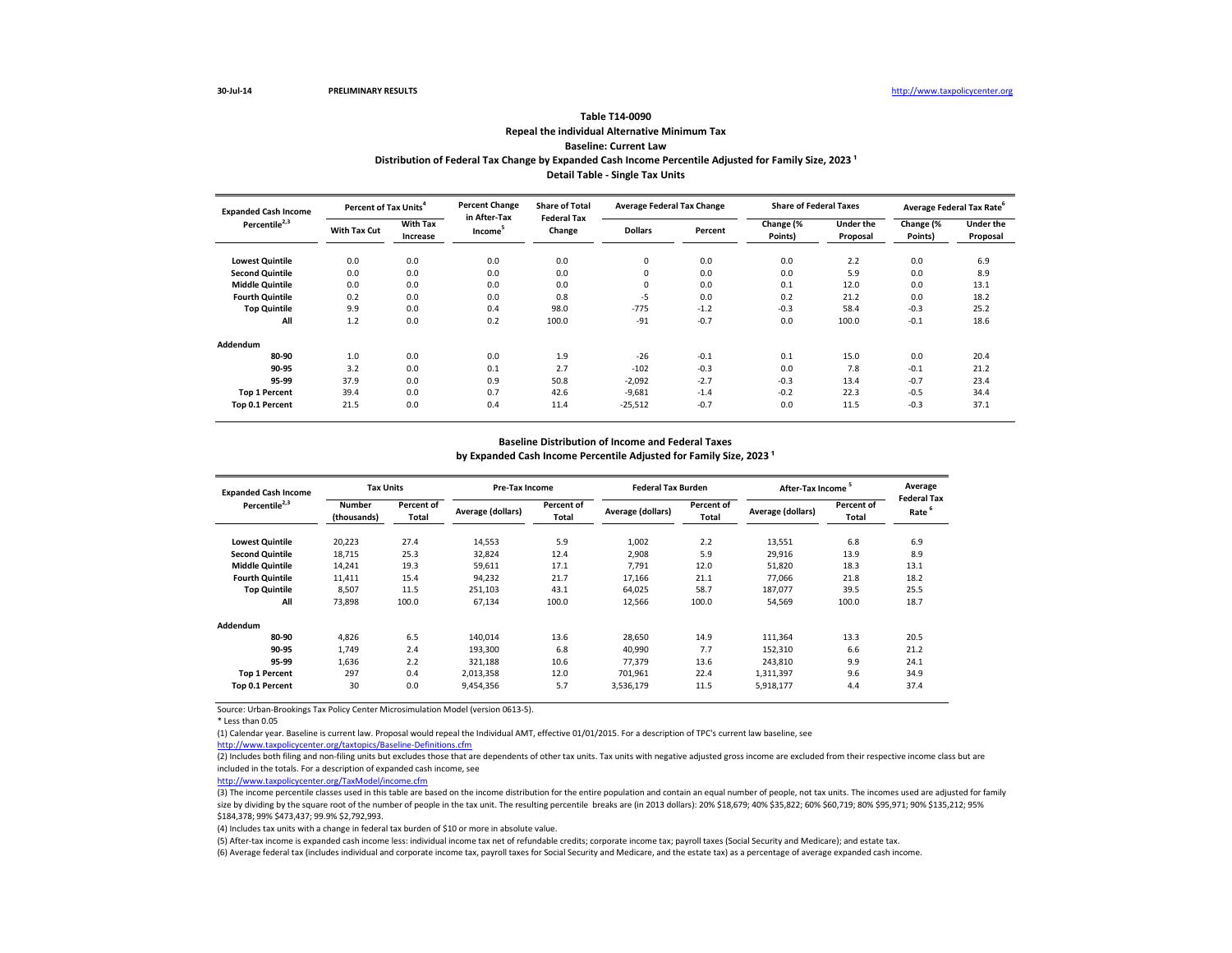# **Repeal the individual Alternative Minimum Tax Baseline: Current Law Table T14-0090** Distribution of Federal Tax Change by Expanded Cash Income Percentile Adjusted for Family Size, 2023<sup>1</sup> **Detail Table - Married Tax Units Filing Jointly**

| <b>Expanded Cash Income</b> | Percent of Tax Units <sup>4</sup> |                             | <b>Percent Change</b>               | <b>Share of Total</b><br><b>Federal Tax</b> | <b>Average Federal Tax Change</b> |         | <b>Share of Federal Taxes</b> |                              |                      | Average Federal Tax Rate <sup>o</sup> |
|-----------------------------|-----------------------------------|-----------------------------|-------------------------------------|---------------------------------------------|-----------------------------------|---------|-------------------------------|------------------------------|----------------------|---------------------------------------|
| Percentile <sup>2,3</sup>   | With Tax Cut                      | <b>With Tax</b><br>Increase | in After-Tax<br>Income <sup>5</sup> | Change                                      | <b>Dollars</b>                    | Percent | Change (%<br>Points)          | <b>Under the</b><br>Proposal | Change (%<br>Points) | <b>Under the</b><br>Proposal          |
| <b>Lowest Quintile</b>      | 0.0                               | 0.0                         | 0.0                                 | 0.0                                         | 0                                 | 0.0     | 0.0                           | 0.0                          | 0.0                  | 0.5                                   |
| <b>Second Quintile</b>      | 0.0                               | 0.0                         | 0.0                                 | 0.0                                         | 0                                 | 0.0     | 0.0                           | 1.4                          | 0.0                  | 8.0                                   |
| <b>Middle Quintile</b>      | *                                 | 0.0                         | 0.0                                 | 0.0                                         | 0                                 | 0.0     | 0.1                           | 5.6                          | 0.0                  | 12.6                                  |
| <b>Fourth Quintile</b>      | 0.4                               | 0.0                         | 0.0                                 | 0.7                                         | $-13$                             | $-0.1$  | 0.2                           | 14.4                         | 0.0                  | 16.1                                  |
| <b>Top Quintile</b>         | 19.5                              | 0.0                         | 0.5                                 | 98.7                                        | $-1,537$                          | $-1.3$  | $-0.2$                        | 78.4                         | $-0.3$               | 25.0                                  |
| All                         | 6.3                               | 0.0                         | 0.3                                 | 100.0                                       | $-495$                            | $-1.1$  | 0.0                           | 100.0                        | $-0.2$               | 21.4                                  |
| Addendum                    |                                   |                             |                                     |                                             |                                   |         |                               |                              |                      |                                       |
| 80-90                       | 4.6                               | 0.0                         | 0.1                                 | 4.2                                         | $-136$                            | $-0.3$  | 0.1                           | 14.3                         | $-0.1$               | 19.0                                  |
| 90-95                       | 19.3                              | 0.0                         | 0.3                                 | 13.7                                        | $-819$                            | $-1.3$  | 0.0                           | 11.5                         | $-0.3$               | 20.6                                  |
| 95-99                       | 51.4                              | 0.0                         | 1.0                                 | 49.6                                        | $-3,640$                          | $-3.0$  | $-0.3$                        | 17.0                         | $-0.7$               | 23.2                                  |
| <b>Top 1 Percent</b>        | 25.7                              | 0.0                         | 0.5                                 | 31.3                                        | $-9,426$                          | $-0.9$  | 0.1                           | 35.7                         | $-0.3$               | 32.6                                  |
| Top 0.1 Percent             | 13.2                              | 0.0                         | 0.3                                 | 8.9                                         | $-26,830$                         | $-0.6$  | 0.1                           | 16.8                         | $-0.2$               | 34.8                                  |

## **Baseline Distribution of Income and Federal Taxes**

by Expanded Cash Income Percentile Adjusted for Family Size, 2023<sup>1</sup>

| <b>Expanded Cash Income</b> |                              | <b>Tax Units</b>    |                   | <b>Pre-Tax Income</b> |                   | <b>Federal Tax Burden</b> | After-Tax Income <sup>5</sup> |                     | Average<br><b>Federal Tax</b> |
|-----------------------------|------------------------------|---------------------|-------------------|-----------------------|-------------------|---------------------------|-------------------------------|---------------------|-------------------------------|
| Percentile <sup>2,3</sup>   | <b>Number</b><br>(thousands) | Percent of<br>Total | Average (dollars) | Percent of<br>Total   | Average (dollars) | Percent of<br>Total       | Average (dollars)             | Percent of<br>Total | Rate <sup>6</sup>             |
| <b>Lowest Quintile</b>      | 5,436                        | 8.0                 | 26,577            | 1.0                   | 130               | 0.0                       | 26,447                        | 1.2                 | 0.5                           |
| <b>Second Quintile</b>      | 9,232                        | 13.5                | 58.753            | 3.7                   | 4.698             | 1.4                       | 54,056                        | 4.3                 | 8.0                           |
| <b>Middle Quintile</b>      | 13,575                       | 19.9                | 103,313           | 9.4                   | 13.047            | 5.5                       | 90,266                        | 10.5                | 12.6                          |
| <b>Fourth Quintile</b>      | 17.688                       | 25.9                | 160,430           | 19.1                  | 25,894            | 14.3                      | 134,536                       | 20.4                | 16.1                          |
| <b>Top Quintile</b>         | 21,701                       | 31.8                | 458,237           | 67.0                  | 116,091           | 78.6                      | 342,146                       | 63.7                | 25.3                          |
| All                         | 68,289                       | 100.0               | 217,498           | 100.0                 | 46,928            | 100.0                     | 170,570                       | 100.0               | 21.6                          |
| Addendum                    |                              |                     |                   |                       |                   |                           |                               |                     |                               |
| 80-90                       | 10,342                       | 15.1                | 230,263           | 16.0                  | 43,842            | 14.2                      | 186,421                       | 16.6                | 19.0                          |
| 90-95                       | 5,635                        | 8.3                 | 314,427           | 11.9                  | 65.469            | 11.5                      | 248,958                       | 12.0                | 20.8                          |
| 95-99                       | 4,604                        | 6.7                 | 505,462           | 15.7                  | 120,723           | 17.4                      | 384,739                       | 15.2                | 23.9                          |
| <b>Top 1 Percent</b>        | 1,120                        | 1.6                 | 3,092,325         | 23.3                  | 1,018,749         | 35.6                      | 2,073,577                     | 19.9                | 32.9                          |
| Top 0.1 Percent             | 111                          | 0.2                 | 13,721,294        | 10.3                  | 4,801,027         | 16.7                      | 8,920,267                     | 8.5                 | 35.0                          |

Source: Urban-Brookings Tax Policy Center Microsimulation Model (version 0613-5).

\* Less than 0.05

(1) Calendar year. Baseline is current law. Proposal would repeal the Individual AMT, effective 01/01/2015. For a description of TPC's current law baseline, see

<http://www.taxpolicycenter.org/taxtopics/Baseline-Definitions.cfm>

(2) Includes both filing and non-filing units but excludes those that are dependents of other tax units. Tax units with negative adjusted gross income are excluded from their respective income class but are included in the totals. For a description of expanded cash income, see

<http://www.taxpolicycenter.org/TaxModel/income.cfm>

(3) The income percentile classes used in this table are based on the income distribution for the entire population and contain an equal number of people, not tax units. The incomes used are adjusted for family size by dividing by the square root of the number of people in the tax unit. The resulting percentile breaks are (in 2013 dollars): 20% \$18,679; 40% \$18,822; 60% \$60,719; 80% \$95,971; 90% \$135,212; 95% \$184,378; 99% \$473,437; 99.9% \$2,792,993.

(4) Includes tax units with a change in federal tax burden of \$10 or more in absolute value.

(5) After-tax income is expanded cash income less: individual income tax net of refundable credits; corporate income tax; payroll taxes (Social Security and Medicare); and estate tax.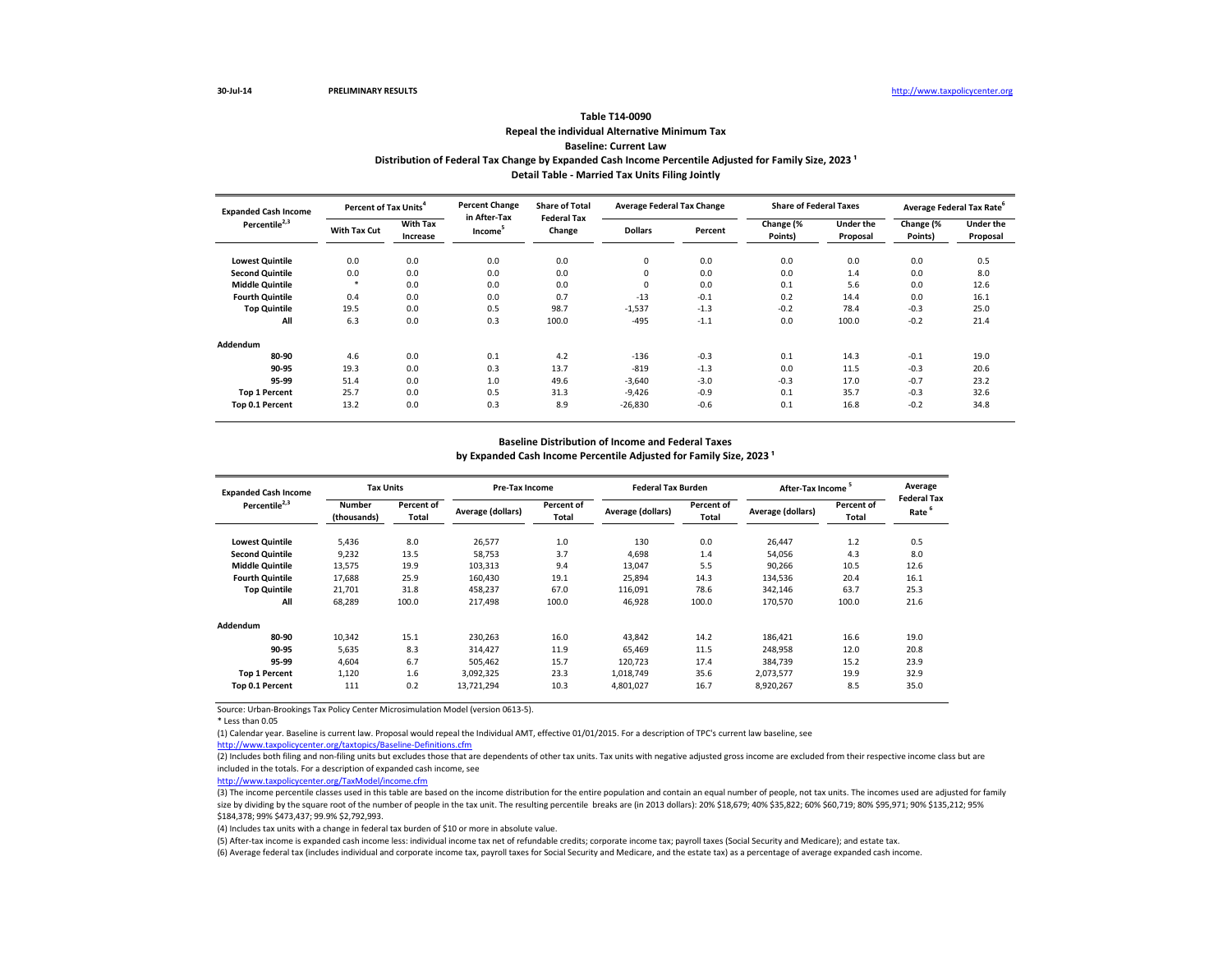## **Repeal the individual Alternative Minimum Tax Baseline: Current Law Table T14-0090** Distribution of Federal Tax Change by Expanded Cash Income Percentile Adjusted for Family Size, 2023<sup>1</sup> **Detail Table - Head of Household Tax Units**

| <b>Expanded Cash Income</b> | Percent of Tax Units <sup>4</sup> |                             | <b>Percent Change</b>               | <b>Share of Total</b><br><b>Federal Tax</b> | <b>Average Federal Tax Change</b> |         | <b>Share of Federal Taxes</b> |                              |                      | Average Federal Tax Rate <sup>o</sup> |
|-----------------------------|-----------------------------------|-----------------------------|-------------------------------------|---------------------------------------------|-----------------------------------|---------|-------------------------------|------------------------------|----------------------|---------------------------------------|
| Percentile <sup>2,3</sup>   | With Tax Cut                      | <b>With Tax</b><br>Increase | in After-Tax<br>Income <sup>5</sup> | Change                                      | <b>Dollars</b>                    | Percent | Change (%<br>Points)          | <b>Under the</b><br>Proposal | Change (%<br>Points) | <b>Under the</b><br>Proposal          |
| <b>Lowest Quintile</b>      | 0.0                               | 0.0                         | 0.0                                 | 0.0                                         | 0                                 | 0.0     | $-0.1$                        | $-5.8$                       | 0.0                  | $-4.9$                                |
| <b>Second Quintile</b>      | *                                 | 0.0                         | 0.0                                 | 0.0                                         | 0                                 | 0.0     | 0.1                           | 10.6                         | 0.0                  | 5.6                                   |
| <b>Middle Quintile</b>      | 0.7                               | 0.0                         | 0.0                                 | 2.7                                         | $-11$                             | $-0.1$  | 0.3                           | 29.8                         | 0.0                  | 13.7                                  |
| <b>Fourth Quintile</b>      | 3.6                               | 0.0                         | 0.1                                 | 7.0                                         | $-54$                             | $-0.2$  | 0.2                           | 30.6                         | 0.0                  | 17.9                                  |
| <b>Top Quintile</b>         | 34.0                              | 0.0                         | 0.9                                 | 90.0                                        | $-2,071$                          | $-2.6$  | $-0.6$                        | 34.6                         | $-0.7$               | 24.6                                  |
| All                         | 1.7                               | 0.0                         | 0.1                                 | 100.0                                       | $-79$                             | $-1.0$  | 0.0                           | 100.0                        | $-0.1$               | 12.0                                  |
| Addendum                    |                                   |                             |                                     |                                             |                                   |         |                               |                              |                      |                                       |
| 80-90                       | 17.9                              | 0.0                         | 0.4                                 | 15.5                                        | $-569$                            | $-1.5$  | $-0.1$                        | 10.5                         | $-0.3$               | 20.5                                  |
| 90-95                       | 59.6                              | 0.0                         | 1.4                                 | 21.5                                        | $-2,830$                          | $-4.7$  | $-0.2$                        | 4.5                          | $-1.1$               | 21.9                                  |
| 95-99                       | 68.2                              | 0.0                         | 2.0                                 | 41.6                                        | $-5,795$                          | $-6.1$  | $-0.4$                        | 6.7                          | $-1.5$               | 22.9                                  |
| <b>Top 1 Percent</b>        | 32.2                              | 0.0                         | 0.4                                 | 11.4                                        | $-7,597$                          | $-0.9$  | 0.0                           | 13.0                         | $-0.3$               | 32.5                                  |
| Top 0.1 Percent             | 16.6                              | 0.0                         | 0.2                                 | 2.2                                         | $-17,158$                         | $-0.4$  | 0.0                           | 6.1                          | $-0.1$               | 34.8                                  |

#### **Baseline Distribution of Income and Federal Taxes**

by Expanded Cash Income Percentile Adjusted for Family Size, 2023<sup>1</sup>

| <b>Expanded Cash Income</b> |                              | <b>Tax Units</b>    |                   | <b>Pre-Tax Income</b> |                   | <b>Federal Tax Burden</b> | <b>After-Tax Income</b> |                     | Average                                 |
|-----------------------------|------------------------------|---------------------|-------------------|-----------------------|-------------------|---------------------------|-------------------------|---------------------|-----------------------------------------|
| Percentile <sup>2,3</sup>   | <b>Number</b><br>(thousands) | Percent of<br>Total | Average (dollars) | Percent of<br>Total   | Average (dollars) | Percent of<br>Total       | Average (dollars)       | Percent of<br>Total | <b>Federal Tax</b><br>Rate <sup>6</sup> |
| <b>Lowest Quintile</b>      | 10,093                       | 37.7                | 23,871            | 14.0                  | $-1,179$          | $-5.7$                    | 25,050                  | 16.8                | $-4.9$                                  |
| <b>Second Quintile</b>      | 7.595                        | 28.4                | 50.796            | 22.5                  | 2.867             | 10.5                      | 47,929                  | 24.1                | 5.6                                     |
| <b>Middle Quintile</b>      | 5,258                        | 19.6                | 85.212            | 26.1                  | 11,647            | 29.6                      | 73,566                  | 25.6                | 13.7                                    |
| <b>Fourth Quintile</b>      | 2.767                        | 10.3                | 127,012           | 20.5                  | 22,722            | 30.3                      | 104,290                 | 19.1                | 17.9                                    |
| <b>Top Quintile</b>         | 923                          | 3.5                 | 312,463           | 16.8                  | 78,996            | 35.2                      | 233,467                 | 14.3                | 25.3                                    |
| All                         | 26,775                       | 100.0               | 64,081            | 100.0                 | 7,739             | 100.0                     | 56,342                  | 100.0               | 12.1                                    |
| Addendum                    |                              |                     |                   |                       |                   |                           |                         |                     |                                         |
| 80-90                       | 577                          | 2.2                 | 180,981           | 6.1                   | 37,689            | 10.5                      | 143,292                 | 5.5                 | 20.8                                    |
| 90-95                       | 161                          | 0.6                 | 261,107           | 2.5                   | 60.094            | 4.7                       | 201,013                 | 2.2                 | 23.0                                    |
| 95-99                       | 153                          | 0.6                 | 391,250           | 3.5                   | 95,254            | 7.0                       | 295,997                 | 3.0                 | 24.4                                    |
| <b>Top 1 Percent</b>        | 32                           | 0.1                 | 2.574.084         | 4.8                   | 844,102           | 13.0                      | 1,729,982               | 3.7                 | 32.8                                    |
| Top 0.1 Percent             | 3                            | 0.0                 | 13,284,269        | 2.1                   | 4,644,962         | 6.0                       | 8,639,308               | 1.5                 | 35.0                                    |

Source: Urban-Brookings Tax Policy Center Microsimulation Model (version 0613-5).

\* Less than 0.05

(1) Calendar year. Baseline is current law. Proposal would repeal the Individual AMT, effective 01/01/2015. For a description of TPC's current law baseline, see

<http://www.taxpolicycenter.org/taxtopics/Baseline-Definitions.cfm>

(2) Includes both filing and non-filing units but excludes those that are dependents of other tax units. Tax units with negative adjusted gross income are excluded from their respective income class but are included in the totals. For a description of expanded cash income, see

<http://www.taxpolicycenter.org/TaxModel/income.cfm>

(3) The income percentile classes used in this table are based on the income distribution for the entire population and contain an equal number of people, not tax units. The incomes used are adjusted for family size by dividing by the square root of the number of people in the tax unit. The resulting percentile breaks are (in 2013 dollars): 20% \$18,679; 40% \$18,822; 60% \$60,719; 80% \$95,971; 90% \$135,212; 95% \$184,378; 99% \$473,437; 99.9% \$2,792,993.

(4) Includes tax units with a change in federal tax burden of \$10 or more in absolute value.

(5) After-tax income is expanded cash income less: individual income tax net of refundable credits; corporate income tax; payroll taxes (Social Security and Medicare); and estate tax.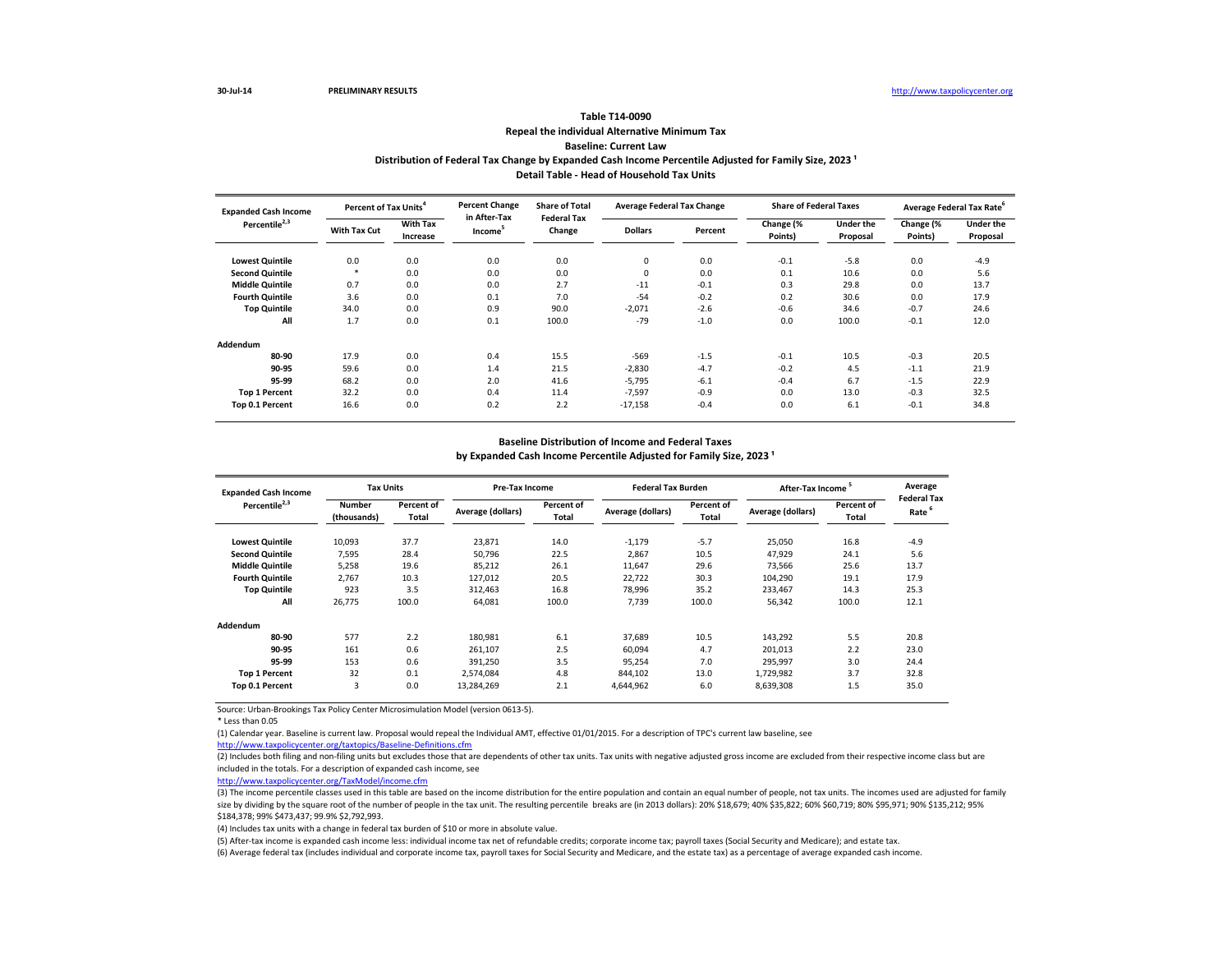# **Repeal the individual Alternative Minimum Tax Baseline: Current Law Table T14-0090** Distribution of Federal Tax Change by Expanded Cash Income Percentile Adjusted for Family Size, 2023<sup>1</sup> **Detail Table - Tax Units with Children**

| <b>Expanded Cash Income</b> | Percent of Tax Units <sup>4</sup> |                             | <b>Percent Change</b>               | <b>Share of Total</b><br><b>Federal Tax</b> | <b>Average Federal Tax Change</b> |         | <b>Share of Federal Taxes</b> |                              |                      | Average Federal Tax Rate <sup>6</sup> |
|-----------------------------|-----------------------------------|-----------------------------|-------------------------------------|---------------------------------------------|-----------------------------------|---------|-------------------------------|------------------------------|----------------------|---------------------------------------|
| Percentile <sup>2,3</sup>   | With Tax Cut                      | <b>With Tax</b><br>Increase | in After-Tax<br>Income <sup>5</sup> | Change                                      | <b>Dollars</b>                    | Percent | Change (%<br>Points)          | <b>Under the</b><br>Proposal | Change (%<br>Points) | <b>Under the</b><br>Proposal          |
| <b>Lowest Quintile</b>      | 0.0                               | 0.0                         | 0.0                                 | 0.0                                         | 0                                 | 0.0     | 0.0                           | $-1.2$                       | 0.0                  | $-6.1$                                |
| <b>Second Quintile</b>      | 0.3                               | 0.0                         | 0.0                                 | 0.2                                         | $-3$                              | $-0.1$  | 0.0                           | 2.5                          | 0.0                  | 6.4                                   |
| <b>Middle Quintile</b>      | 1.3                               | 0.0                         | 0.0                                 | 1.2                                         | $-23$                             | $-0.2$  | 0.1                           | 9.6                          | 0.0                  | 13.5                                  |
| <b>Fourth Quintile</b>      | 2.5                               | 0.0                         | 0.1                                 | 4.5                                         | $-89$                             | $-0.3$  | 0.2                           | 18.5                         | $-0.1$               | 16.8                                  |
| <b>Top Quintile</b>         | 32.4                              | 0.0                         | 0.6                                 | 93.7                                        | $-2,209$                          | $-1.7$  | $-0.3$                        | 70.3                         | $-0.4$               | 25.5                                  |
| All                         | 6.1                               | 0.0                         | 0.3                                 | 100.0                                       | $-384$                            | $-1.2$  | 0.0                           | 100.0                        | $-0.2$               | 19.4                                  |
| Addendum                    |                                   |                             |                                     |                                             |                                   |         |                               |                              |                      |                                       |
| 80-90                       | 12.6                              | 0.0                         | 0.2                                 | 9.3                                         | $-432$                            | $-0.8$  | 0.1                           | 14.1                         | $-0.2$               | 19.6                                  |
| 90-95                       | 45.7                              | 0.0                         | 0.7                                 | 22.3                                        | $-1,993$                          | $-2.6$  | $-0.1$                        | 10.7                         | $-0.6$               | 20.8                                  |
| 95-99                       | 73.3                              | 0.0                         | 1.3                                 | 45.8                                        | $-5,969$                          | $-3.9$  | $-0.4$                        | 14.1                         | $-1.0$               | 23.9                                  |
| <b>Top 1 Percent</b>        | 13.6                              | 0.0                         | 0.3                                 | 16.3                                        | $-7,750$                          | $-0.7$  | 0.2                           | 31.5                         | $-0.2$               | 33.5                                  |
| Top 0.1 Percent             | 9.3                               | 0.0                         | 0.3                                 | 5.3                                         | $-26,515$                         | $-0.5$  | 0.1                           | 14.0                         | $-0.2$               | 35.4                                  |

## **Baseline Distribution of Income and Federal Taxes**

by Expanded Cash Income Percentile Adjusted for Family Size, 2023<sup>1</sup>

| <b>Expanded Cash Income</b><br>Percentile <sup>2,3</sup> | <b>Tax Units</b>             |                            | Pre-Tax Income    |                     | <b>Federal Tax Burden</b> |                     | After-Tax Income <sup>5</sup> |                     | Average                                 |
|----------------------------------------------------------|------------------------------|----------------------------|-------------------|---------------------|---------------------------|---------------------|-------------------------------|---------------------|-----------------------------------------|
|                                                          | <b>Number</b><br>(thousands) | Percent of<br><b>Total</b> | Average (dollars) | Percent of<br>Total | Average (dollars)         | Percent of<br>Total | Average (dollars)             | Percent of<br>Total | <b>Federal Tax</b><br>Rate <sup>6</sup> |
| <b>Lowest Quintile</b>                                   | 12,789                       | 22.9                       | 25,479            | 3.7                 | $-1,545$                  | $-1.1$              | 27,024                        | 4.9                 | $-6.1$                                  |
| <b>Second Quintile</b>                                   | 11,553                       | 20.7                       | 58,696            | 7.7                 | 3,735                     | 2.5                 | 54,960                        | 9.0                 | 6.4                                     |
| <b>Middle Quintile</b>                                   | 11,267                       | 20.2                       | 108,201           | 13.9                | 14,580                    | 9.5                 | 93,620                        | 14.9                | 13.5                                    |
| <b>Fourth Quintile</b>                                   | 10,713                       | 19.2                       | 175,120           | 21.3                | 29,576                    | 18.4                | 145,544                       | 22.1                | 16.9                                    |
| <b>Top Quintile</b>                                      | 9,078                        | 16.3                       | 518,095           | 53.5                | 134,245                   | 70.6                | 383,850                       | 49.3                | 25.9                                    |
| All                                                      | 55,806                       | 100.0                      | 157,550           | 100.0               | 30,932                    | 100.0               | 126,618                       | 100.0               | 19.6                                    |
| Addendum                                                 |                              |                            |                   |                     |                           |                     |                               |                     |                                         |
| 80-90                                                    | 4,587                        | 8.2                        | 267,623           | 14.0                | 52,932                    | 14.1                | 214,692                       | 13.9                | 19.8                                    |
| 90-95                                                    | 2,399                        | 4.3                        | 364,152           | 9.9                 | 77.843                    | 10.8                | 286,309                       | 9.7                 | 21.4                                    |
| 95-99                                                    | 1,642                        | 2.9                        | 611,124           | 11.4                | 151,936                   | 14.5                | 459,188                       | 10.7                | 24.9                                    |
| <b>Top 1 Percent</b>                                     | 450                          | 0.8                        | 3.549.764         | 18.2                | 1,198,293                 | 31.3                | 2,351,471                     | 15.0                | 33.8                                    |
| Top 0.1 Percent                                          | 43                           | 0.1                        | 15,739,036        | 7.7                 | 5,594,873                 | 13.9                | 10,144,163                    | 6.2                 | 35.6                                    |

Source: Urban-Brookings Tax Policy Center Microsimulation Model (version 0613-5).

 $*$  Less than 0.05

Note: Tax units with children are those claiming an exemption for children at home or away from home.

(1) Calendar year. Baseline is current law. Proposal would repeal the Individual AMT, effective 01/01/2015. For a description of TPC's current law baseline, see

<http://www.taxpolicycenter.org/taxtopics/Baseline-Definitions.cfm>

(2) Includes both filing and non-filing units but excludes those that are dependents of other tax units. Tax units with negative adjusted gross income are excluded from their respective income class but are included in the totals. For a description of expanded cash income, see

<http://www.taxpolicycenter.org/TaxModel/income.cfm>

(3) The income percentile classes used in this table are based on the income distribution for the entire population and contain an equal number of people, not tax units. The incomes used are adjusted for family size by dividing by the square root of the number of people in the tax unit. The resulting percentile breaks are (in 2013 dollars): 20% \$18,679; 40% \$15,822; 60% \$60,719; 80% \$95,971; 90% \$135,212; 95% \$184,378; 99% \$473,437; 99.9% \$2,792,993.

(4) Includes tax units with a change in federal tax burden of \$10 or more in absolute value.

(5) After-tax income is expanded cash income less: individual income tax net of refundable credits; corporate income tax; payroll taxes (Social Security and Medicare); and estate tax. (6) Average federal tax (includes individual and corporate income tax, payroll taxes for Social Security and Medicare, and the estate tax) as a percentage of average expanded cash income.